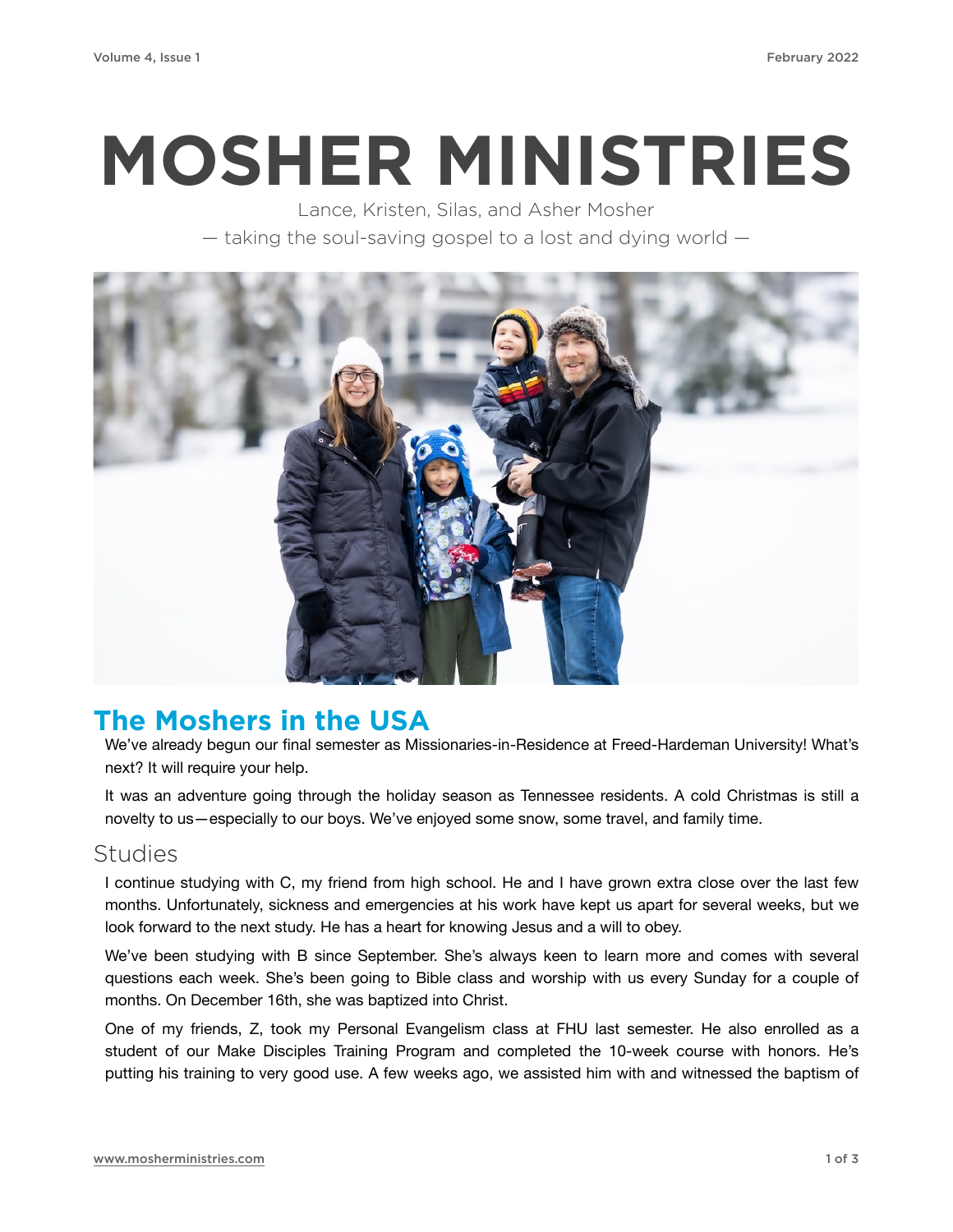one of his best friends. Z is now an instructor for Make Disciples Training Program and is co-teaching his first 10-week program.

One of my students from last semester whom I worked with was baptized last week into Christ. He's on fire for the Lord and is loving his time on campus, being surrounded by so many Christians.

A couple of my other Personal Evangelism students have contacted me over the last few weeks praising God for the baptisms of some of their close friends. 2 Timothy 2:2.

#### Preaching and Teaching

This semester at FHU I am teaching three courses: Acts of the Apostles, Personal Evangelism, and Area Missions Studies: New Zealand. Each course is unique, and I am loving every minute.

At Juno, I am still teaching on the Holy Spirit & Miracles and Doctrine on Sundays. I am in the middle of a sermon series called *Jesus' Shocking Teachings in the Sermon on the Mount*.

Last week was FHU's 86th annual Bible Lectureship. The Theme was *He Went About Doing Good: The Compassion of Christ in Luke*. Many of the lectures centered around that theme, but there were also many topical courses. I spoke on "Encountering Missions: Experiencing Missions in the Scriptures." [You can listen to it here.](https://drive.google.com/file/d/1RAdyGOr8PYlRrSrS2EH1x45_gCJ4YfA6/view) It was amazing to be on campus and visit with so many new people, as well as dozens of folks I hadn't seen in a decade.

The weekend after Lectureship, I spoke at FHU's annual Church Leadership Workshop. In addition to speaking on a panel, I presented a lesson on "Methods and Ministry to Revive Evangelism."

#### **Lance Mosher Books**

From January 19th through February 11th, I hosted a New Zealand landscape photography exhibit on FHU's campus. I called it *Sweeping Aotearoa*. Thirty-nine photos were featured. The reception was on February 1st. The exhibit was a prelude to one of the books I am working on: *Sweeping Aotearoa: A New Zealand Landscape Photographic Journey of Devotion, Prayer, and Journaling* (that's a working title). Lord willing, it will be completed and available by this time next year.

### **Conclusion**

Lord willing, in three short months, we will be moving to Chalmette, Louisiana to our next work. We look forward to being with the church there. We will be doing almost the same things we were doing in New Zealand—preaching, teaching, evangelizing, and equipping.



**B's baptism**



**D's baptism**



**Learning guitar**



**My FHU photography exhibit**



**FHU Lectureship**